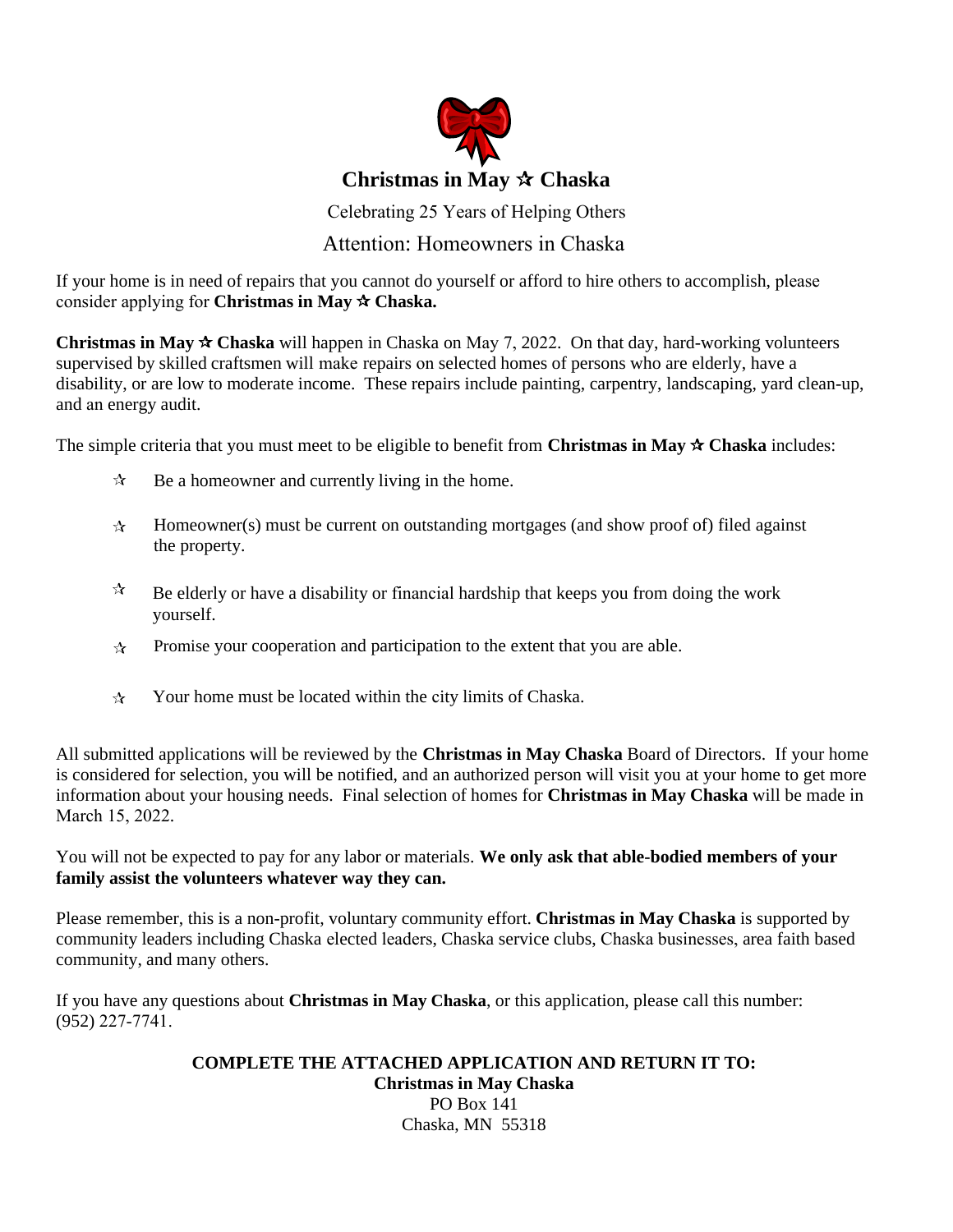

# **CHRISTMAS IN MAY Chaska Chapter**



| Name of Applicant: Name of Applicant:                                                                                                                                                                                                                                                            |                                                 |
|--------------------------------------------------------------------------------------------------------------------------------------------------------------------------------------------------------------------------------------------------------------------------------------------------|-------------------------------------------------|
|                                                                                                                                                                                                                                                                                                  |                                                 |
| Name of Co-Applicant: Manual Account of Co-Applicant:                                                                                                                                                                                                                                            |                                                 |
|                                                                                                                                                                                                                                                                                                  |                                                 |
| Address: Chaska MN 55318                                                                                                                                                                                                                                                                         |                                                 |
| Home Phone: __________________________Work Phone: ______________________________                                                                                                                                                                                                                 |                                                 |
| Length of Residency: ___________                                                                                                                                                                                                                                                                 |                                                 |
| Name of Nearest Relative: Manual Account of Nearest Relative:                                                                                                                                                                                                                                    |                                                 |
| Relationship: Phone Number: 2008 Municipal Phone Number: 2008                                                                                                                                                                                                                                    |                                                 |
|                                                                                                                                                                                                                                                                                                  |                                                 |
| City: City: City: City: City: City: City: City: City: City: City: City: City: City: City: City: City: City: City: City: City: City: City: City: City: City: City: City: City: City: City: City: City: City: City: City: City:                                                                    |                                                 |
| THIS INFORMATION IS REQUESTED SOLELY FOR THE PURPOSE OF DETERMINING COMPLIANCE WITH<br>FEDERAL CIVIL RIGHTS LAW AND YOUR RESPONSE WILL NOT AFFECT CONSIDERATION OF YOUR<br>APPLICATION. YOU WILL ASSIST US IN ASSURING THAT THIS PROGRAM IS ADMINISTERED A NON-<br><b>DISCRIMINATORY MANNER.</b> |                                                 |
| <b>Example 19 In The DIMale</b><br>$\Box$ Female<br>Gender:                                                                                                                                                                                                                                      |                                                 |
|                                                                                                                                                                                                                                                                                                  | □Asian/Pacific Islander □Hispanic □White □Other |
|                                                                                                                                                                                                                                                                                                  |                                                 |
| Family Status: OHead/Spouse 62 years old or over OHead/Spouse Disabled                                                                                                                                                                                                                           |                                                 |

## **Household Composition** List all Household Members

|  |  | Relationship DOB Social Security # Male Female |
|--|--|------------------------------------------------|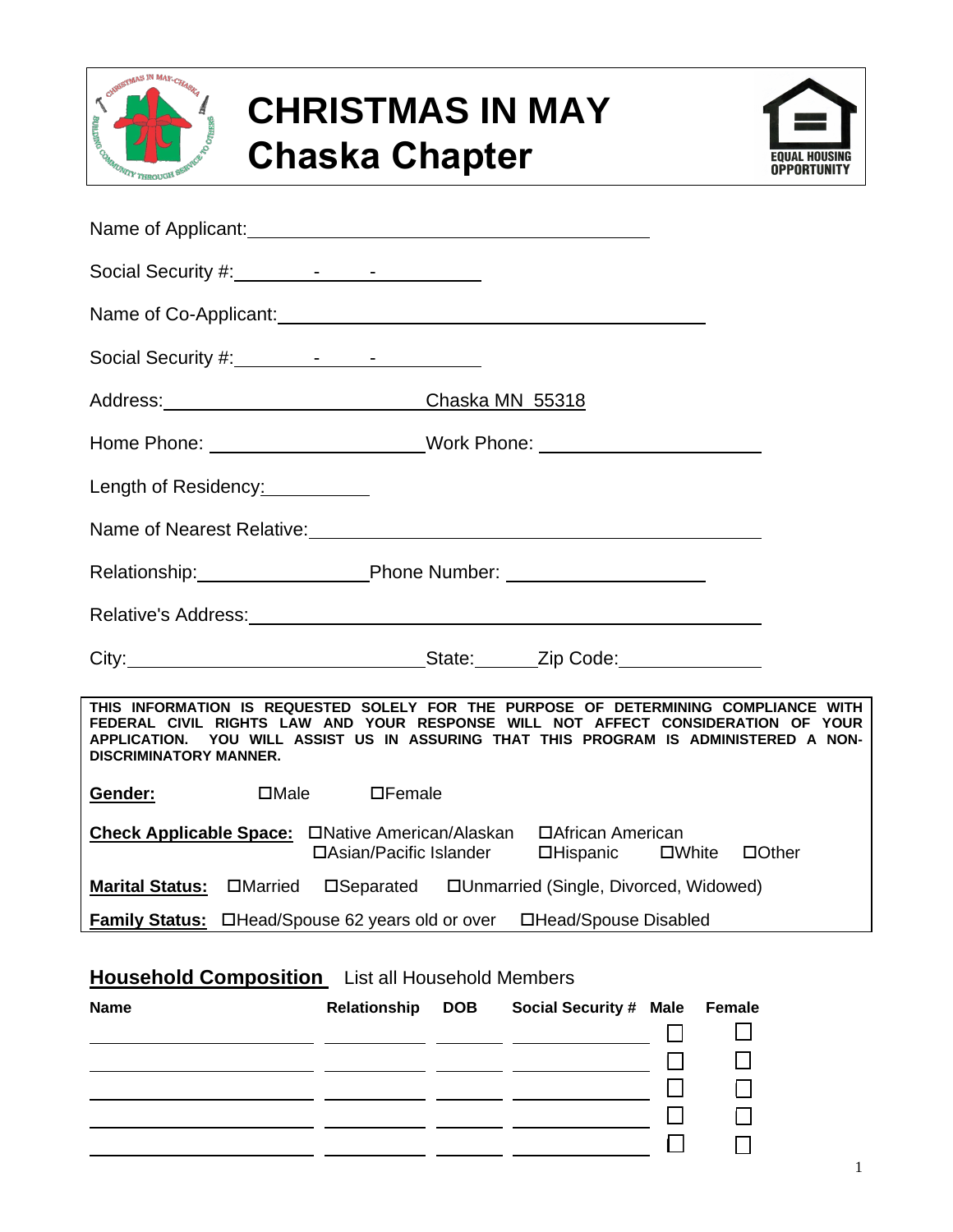| <b>Name</b> | ັ<br><b>Source of Income</b> | <b>Amount</b> |
|-------------|------------------------------|---------------|
|             |                              |               |
|             |                              |               |
|             |                              |               |
|             |                              |               |
|             |                              |               |

**Income** List Income for All Household Members over Age 18

**Statement of Assets** As head of Household I declare that members of my household have no ownership, in full or part, of any assets other than those identified below, the value of which have been disclosed.

| <b>Item</b>                          | <b>Yes</b>   | No | Worth \$ |
|--------------------------------------|--------------|----|----------|
| Cash on Hand over \$100              |              |    |          |
| <b>Checking/Saving Accounts</b>      |              |    |          |
| <b>Certificate of Deposits</b>       |              |    |          |
| Annuities                            |              |    |          |
| <b>Money Market Funds</b>            |              |    |          |
| <b>IRA Accounts</b>                  |              |    |          |
| Stocks/Bonds/Mutual Funds □          |              |    |          |
| <b>Real Estate/Contract for Deed</b> | $\mathbf{L}$ |    |          |
| <b>Businesses</b>                    |              |    |          |
| Other                                |              |    |          |

**Property Information** Provide information on the property that you wish to improve)

Year Built: Year Purchased:

#### **Mortgage Information**

Are you current on your home mortgage?

Recipient(s) **must be current on any home mortgage(s)** secured against the home. Applicants are required to provide proof of mortgage status prior to home selections. Provide a copy of a current mortgage statement or bill from the mortgage company showing current status.

Have you ever received a Loan or Grant from the HRA, CDA, MHFA or another public entity?  $\Box$  Yes. when? / /

#### **Home Improvements Needed**: